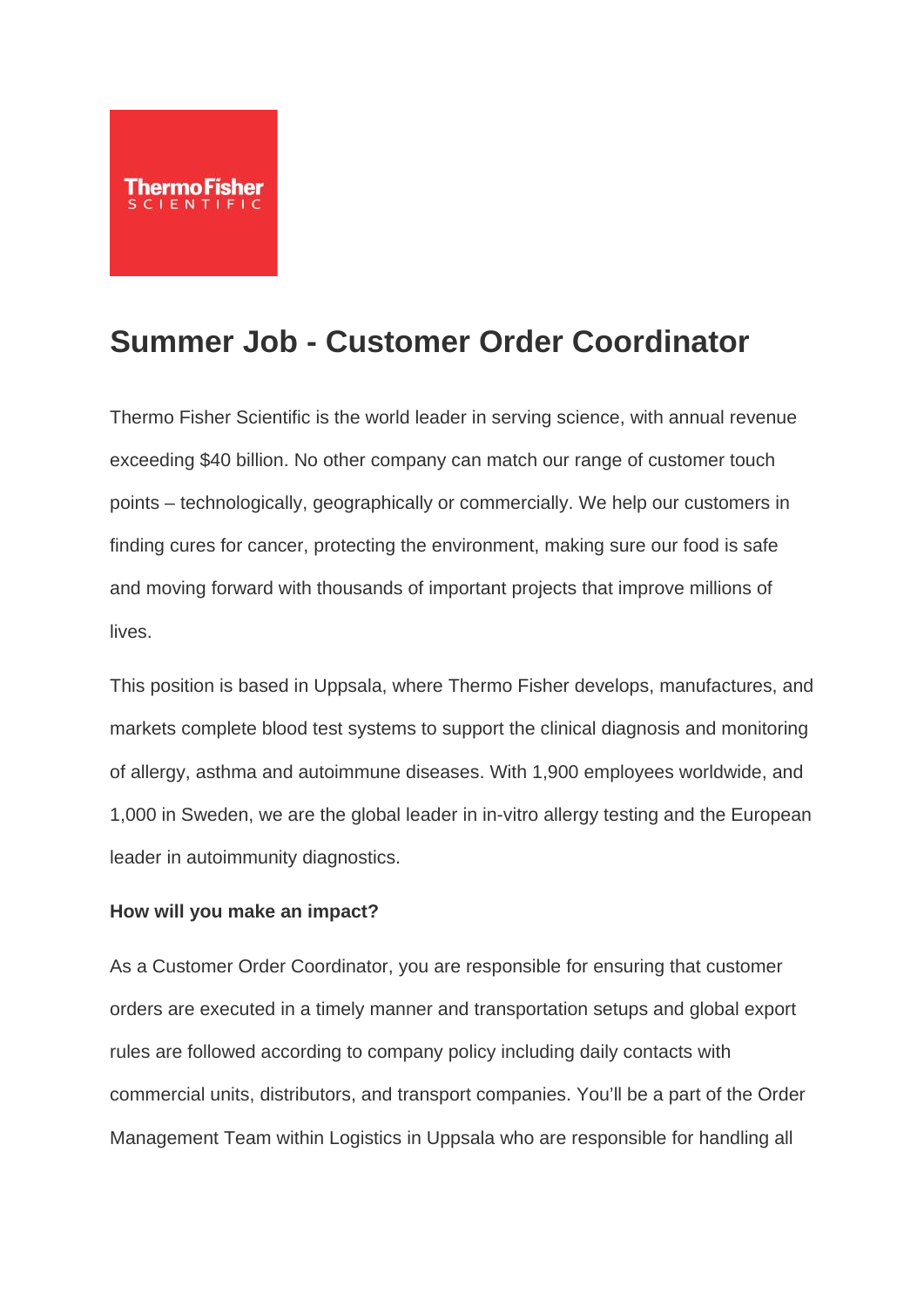customer orders sent in from regions worldwide, in compliance with global export rules and company policies.

### **What will you do?**

- Being overall sales office/distributor contact (front desk communicating distribution of products)
- Registering, confirming, and invoicing customer order/s in SAP
- Booking transportation with preferred forwarders and couriers according to market setup
- Communicating shipping information to customer/s & commercial organizations
- Maintaining department instructions
- Screening against DPEL Denied Persons/Entities list
- Reviewing and following up of Import & Export declarations
- Issuing of trade documents
- Contribute to team development and improvement work

#### **What will you need?**

You are a customer-focused person with excellent communication skills and a can-do attitude towards problem solving. The position will suit a person who is comfortable working operatively, taking initiatives, have a structured way of work and interest in continuous improvement.

• University degree or equivalent education in supply chain, logistics or similar